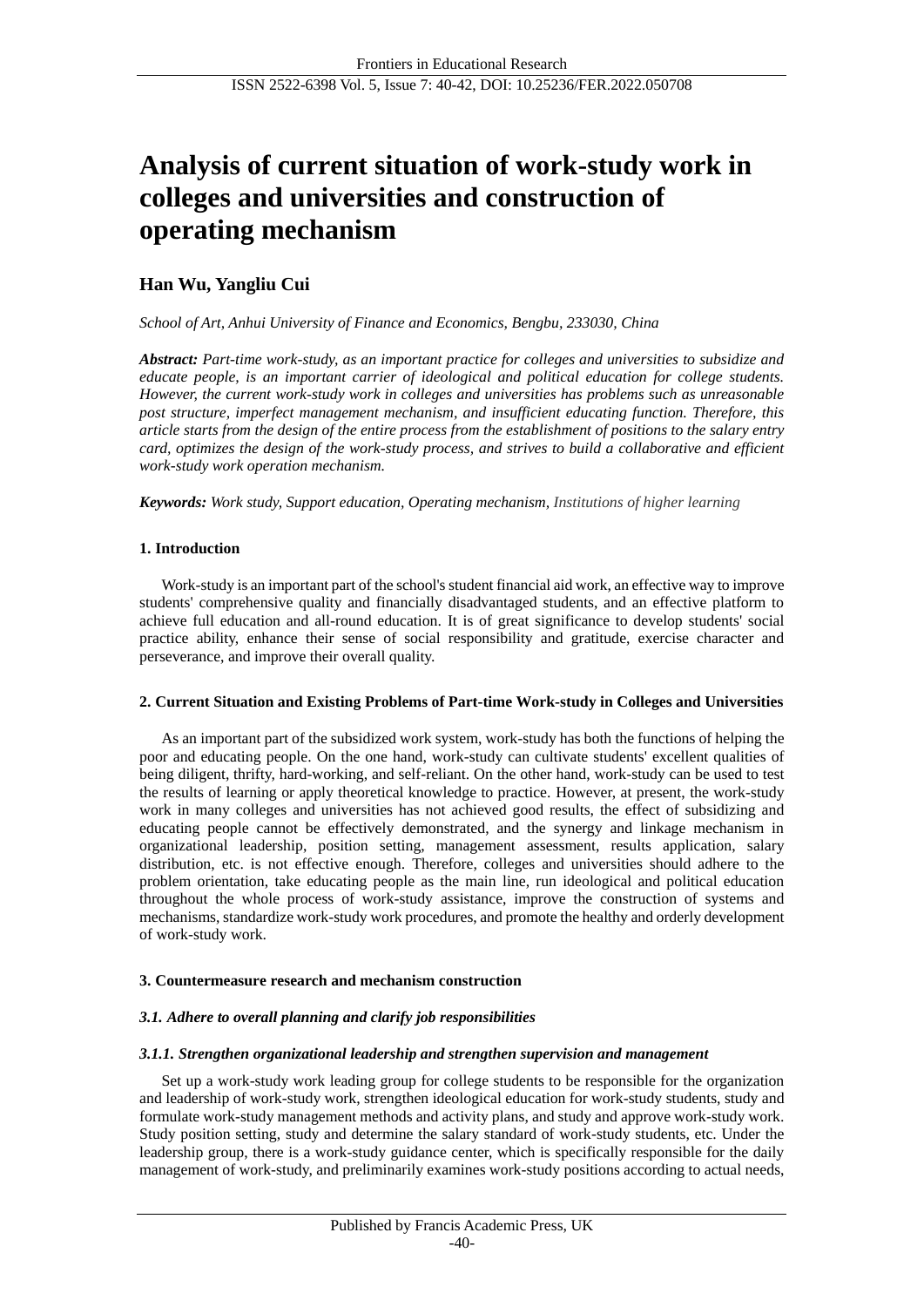# ISSN 2522-6398 Vol. 5, Issue 7: 40-42, DOI: 10.25236/FER.2022.050708

gives full play to the effectiveness of the positions, and effectively makes up for the shortage of manpower and labor in some positions. The work-study position shall be submitted to the school's workstudy work leading group to study and determine, guide and organize students to actively participate in work-study activities, and guide and supervise students' work-study activities. Under the leadership of the school's work-study work leading group, cooperate with the school's financial department to be responsible for the distribution and management of remuneration.

#### *3.1.2. Adhere to voluntary application to reflect the effectiveness of the post*

College students participating in work-study should adhere to the principle of having spare capacity for study and apply voluntarily, and voluntarily apply for work-study work without affecting normal work and study, and no unit or individual may force it.

#### *3.2. Set up posts as needed and strictly review posts*

#### *3.2.1. Adhere to the principles of simplicity, efficiency, scientific and rationality*

Post setting should adhere to the principle of setting up posts according to needs and making them available for good use, scientifically set up work-study posts, and give full play to the effectiveness of posts; adhere to pre-job training, standardize employment, work development and post setting, and must abide by national laws, regulations and The rules and regulations of the school cannot affect the normal order of school teaching, scientific research, production and life.

#### *3.2.2. Adhere to the principle of mutual promotion of work and study and priority of helping the poor*

Positions are given priority to students from families with financial difficulties, to play the role of relief, to help students with difficulties in work and study, and promote both. According to the average monthly working hours of each student from a family with financial difficulties, the total number of work-study hours required by the whole school each month during the semester is calculated, and the oncampus work-study positions are arranged and set up. Work-study positions must not only meet the needs of students, but also ensure that students will not be affected by participating in work-study. The workstudy time during vacations can be appropriately extended according to specific circumstances.

#### *3.2.3. Adhere to the principles of flexibility and salary matching*

Temporary work-study positions can be flexibly set up according to the employment characteristics and actual needs. The job application is submitted by the employer, detailing the reasons for setting up, the total amount of work, and the time limit for use. Post setting should be based on training students' abilities and improving students' learning and living conditions. Students should not be arranged to engage in work that should be undertaken by on-the-job personnel in the unit.

#### *3.3. Standardize post management and conduct regular assessments*

Strengthen the assessment of work-study work, and the assessment results are linked to wages and salaries; according to the actual work task and workload, an application for post setting is put forward, and the number of posts is determined. Announcement.

The work assessment is normalized, and the salary is determined according to the performance, and the assessment results are linked to the salary and salary, and the outstanding performance is rewarded. Adhere to on-the-job assessment, monthly assessment, pay work-study remuneration according to the monthly assessment results, each employing unit is responsible for the assessment of work-study personnel in its own unit, according to the three grades of "excellent", "qualified" and "unqualified" Report to the Work-Study Guidance Center. The remuneration reflects the principle of performance, and the salary is paid in full for those who pass the assessment, and 80% of the monthly salary is paid for those who fail the assessment. If the student fails to pass the assessment for more than 2 times (inclusive), the employer can submit a dismissal application to the Work-study Guidance Center for College Students, and the Guidance Center can dismiss the student after review.

#### *3.4. Smooth salary distribution channels and timely payment of salary*

Approval of funds is standardized, information is publicized in a timely manner, and wages are paid in an orderly manner. The Work-Study Guidance Center compiles the *Work-Study Work Assessment and Salary Result List* every month based on the work-study assessment results, and publishes it throughout the school. In accordance with the relevant provisions of the school's financial system, the approval